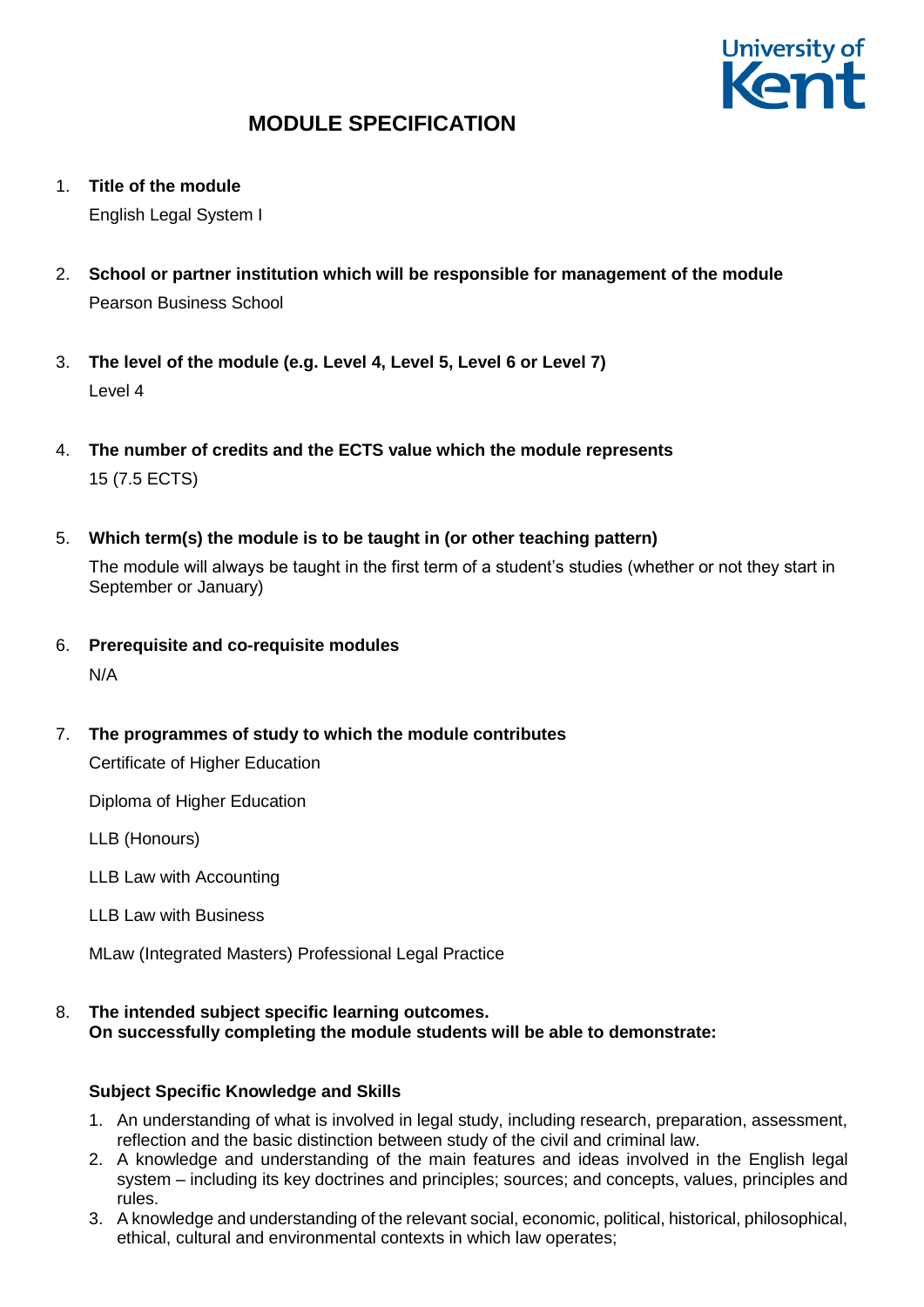

- 4. An ability to analyse cases and statutes, and apply the results to practical legal problems extracting, explaining and summarising key information from these complex materials.
- 5. An ability to construct and present a reasoned legal argument, exercising judgment informed by evaluation and analysis of relevant data.
- 6. An ability to use legal terminology correctly and utilise accepted methods of referencing and citation.

### **General Transferable Skills**

- 1. An ability to use the English language accurately and reliably.
- 2. An ability to communicate the results of their study/work accurately and reliably, with structured and coherent arguments, both orally and in writing.
- 3. An ability to work effectively in teams, establishing and maintaining effective and professional relations with other people

### 9. **A synopsis of the curriculum**

This module aims to introduce students to legal study and to the English Legal System. Students will learn how to prepare for contact sessions and assessments and how to read the law, with particular emphasis on analysing cases and interpreting statutes. The module also aims to place the law in its historical context for students, and to develop in them an awareness of the broader social context in which it operates, and the philosophy and values which underpin it.

#### **Outline Syllabus**

In the course of studying this module, students will cover the following key areas:

- 1. Studying law including: an introduction to legal research; how to read the law; lecture and seminar preparation; assessment preparation; answering problem questions; answering essay questions; the division between civil and criminal law; and general study skills.
- 2. Sources of law including: historical background (including: social, economic; political, historical, philosophical, ethical; cultural and environmental factors which have shaped the law's development; case and statute law; delegated legislation; European Law; custom; equity; treaties; and law reform.
- 3. Case analysis and statutory interpretation theory and practice.
- 4. Legal ethics, including: jurisprudence; law and morality; and law and justice.

General study skills in this context will include the following: getting organised for study and general time management; sources of information and different styles of writing appropriate for different contexts; effective reading and critical thinking; note-taking and preparation for written work (long and short form); academic referencing conventions; and how to optimise the value of feedback.

#### 10. **Reading List (Indicative list, current at time of publication. Reading lists will be published annually)**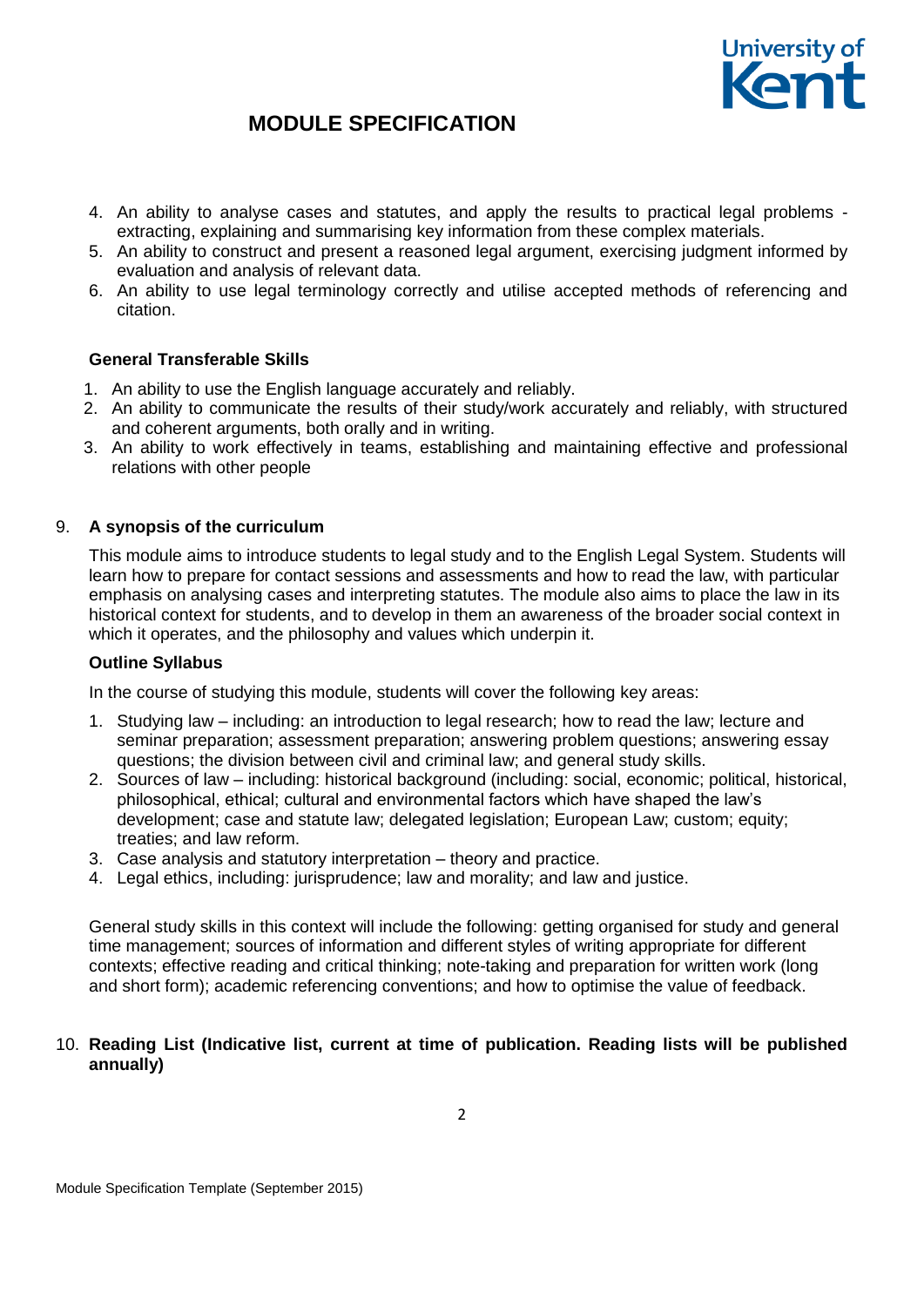

All textbooks and practitioner materials will be updated annually. Textbooks will be held in the latest edition and older editions will be withdrawn.

|                            | Title, author, publisher                                                                                                                                                    |
|----------------------------|-----------------------------------------------------------------------------------------------------------------------------------------------------------------------------|
| <b>Core Text</b>           | • English Legal System, Elliott, C & Quinn, F., Pearson                                                                                                                     |
| <b>Recommended Reading</b> | • The English Legal System, Slapper, G, Routledge<br>• How to write better law essays, Foster, Steve, Pearson<br>• The Longman Dictionary of Law, Richards & Curon, Pearson |

### 11. **Learning and Teaching methods**

This module will be taught by means of a 1 hour lecture and 2 hour seminar for ten weeks.

**The lecture** is designed to provide an overall context and explanation of the particular topic, drawing out links to past and future areas of study. Lectures may be viewed live or online. Students may ask questions, in real time if attending live or via electronic means if listening and watching online. It is envisaged that students will have completed introductory reading prior to experiencing the lecture.

**The seminar** is the forum in which students will typically contextualise their independent reading and study, alongside their learning from the lecture, in the context of realistic problem scenarios requiring the application of relevant law to factual disputes. Tutors will use a variety of techniques and pedagogic approaches in seminar delivery, including: tutor led discussion; group / team work; targeted and open questions; moots; debates; presentations (individual and group).

| Activity                                                     | Notional Hours of Study        |
|--------------------------------------------------------------|--------------------------------|
| Lectures                                                     | 12 (10+2 revision<br>lectures) |
| Independent lecture preparation                              | 20                             |
| Seminars                                                     | 20                             |
| Independent seminar preparation                              | 50                             |
| Group preparation (including use of online discussion forum) | 10                             |
| Assessment preparation and completion                        | 38 (35 + 3 CBT and<br>exam)    |
| Total                                                        | 150                            |

### *12.* **Assessment methods**

This module will be assessed in two parts comprising:

Part A - objective testing of 1.5 hours duration (50%);

Part B – group presentation, with individual mark (40% individual; 10% group).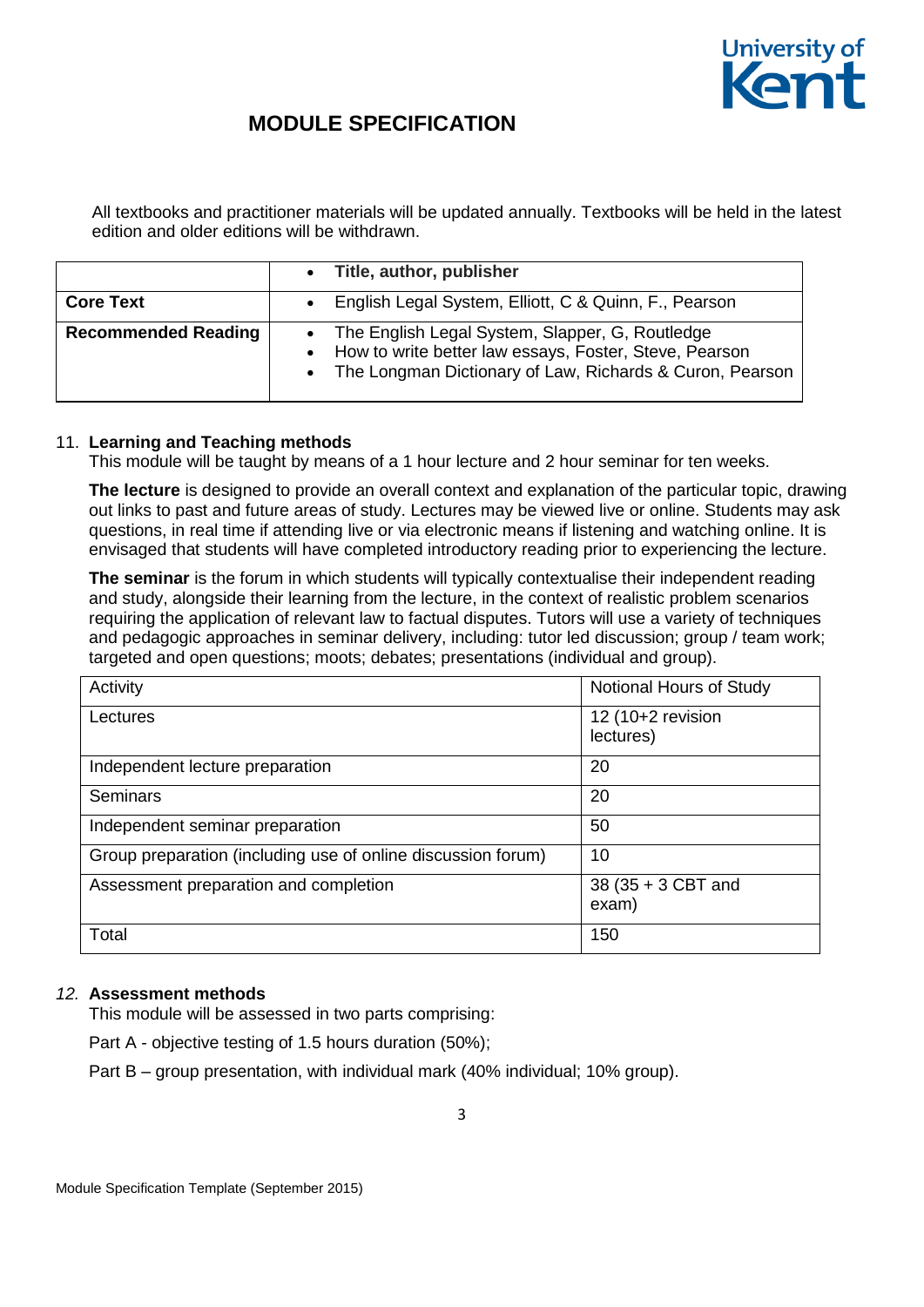

Since the learning outcomes tested by each part overlap (see further detail below) an overall pass of 40% will be sufficient to pass the assessment.

#### **Rationale**

This methodology reflects two key objectives: firstly, and most importantly, to assess that the learning outcomes set out above have been achieved by the students. Secondly, to align our assessment regime with that proposed by the Solicitors Regulation Authority for the new Solicitors Qualifying Exam.

According to the SRA's recent consultation paper, this assessment will use "Objective testing" to assess "Functioning legal knowledge", with the former defined as requiring "… a candidate to choose or provide a response to questions whose correct answer is predetermined. This might include multiple choice questions, matching questions, assertion/ reason questions or single best answer." They further state that "All assessments will be computer-based and will take place in timed conditions at secure assessment centres."<sup>1</sup>

It is clear that the SRA does not intend objective testing to be a matter of mere recall, noting that the aim is to assess "candidates' ability to draw on sufficient knowledge to practise effectively" and "the application of knowledge and legal processes…Questions will require candidates to identify relevant legal principles and apply them to factual issues to produce a solution which addresses a client's needs."<sup>2</sup>

The proposed assessment methodology, combining objective testing with a group presentation, we feel will combine an assessment of the outcomes of the SQE test with the broader skills outcomes for the module, particularly the ability to work in teams.

### *13. Map of Module Learning Outcomes (sections 8 & 9) to Learning and Teaching Methods (section12) and methods of Assessment (section 12)*

| <b>Module</b><br>learning<br>outcome |                               | SS <sub>1</sub> | SS <sub>2</sub> | SS <sub>3</sub> | SS<br>4 | SS <sub>5</sub> | SS <sub>6</sub> | TS <sub>1</sub> | TS <sub>2</sub> | TS3 |
|--------------------------------------|-------------------------------|-----------------|-----------------|-----------------|---------|-----------------|-----------------|-----------------|-----------------|-----|
| Learning/<br>teaching<br>method      | <b>Hours</b><br>allocate<br>d |                 |                 |                 |         |                 |                 |                 |                 |     |
| <b>Private Study</b>                 | 108                           | X               | X               | X               | X       | X               | X               | X               | Χ               |     |
| <b>Group Study</b>                   | 10                            |                 |                 |                 | X       | X               |                 |                 | Χ               | X   |

<sup>&</sup>lt;sup>1</sup> Consultation, Training for Tomorrow: assessing competence 7 December 2015 at page 58, available at: http://www.sra.org.uk/sra/consultations/t4t-assessing-competence.page#download 2 Ibid.

4

1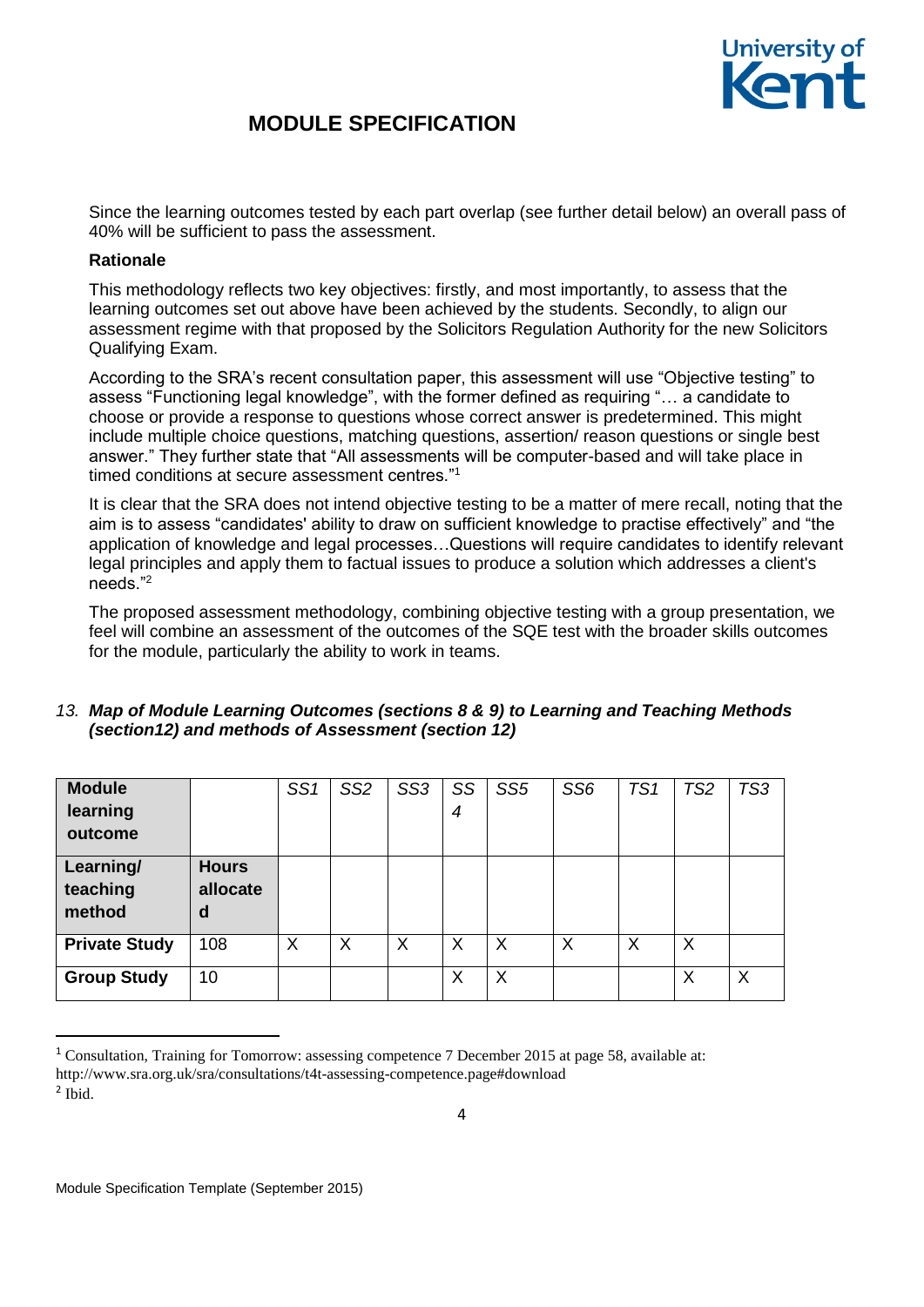

| Lecture                                         | 12 | X | X | $\boldsymbol{\mathsf{X}}$ | X | $\boldsymbol{\mathsf{X}}$ | X                         |                           |   |   |
|-------------------------------------------------|----|---|---|---------------------------|---|---------------------------|---------------------------|---------------------------|---|---|
| <b>Seminar</b>                                  | 20 | X | X | X                         | X | $\boldsymbol{\mathsf{X}}$ | $\boldsymbol{\mathsf{X}}$ | X                         | X | X |
| <b>Assessment</b><br>method                     |    |   |   |                           |   |                           |                           |                           |   |   |
| Objective<br>testing (in<br>exam<br>conditions) |    | X | X | $\times$                  | X |                           | X                         |                           |   |   |
| Group<br>presentation                           |    | X | X | X                         | X | $\sf X$                   | X                         | $\boldsymbol{\mathsf{X}}$ | X | X |

- 14. **The Collaborative Partner recognises and has embedded the expectations of current disability equality legislation, and supports students with a declared disability or special educational need in its teaching. Within this module we will make reasonable adjustments wherever necessary, including additional or substitute materials, teaching modes or assessment methods for students who have declared and discussed their learning support needs. Arrangements for students with declared disabilities will be made on an individual basis, in consultation with the Collaborative Partner's disability/dyslexia student support service, and specialist support will be provided where needed.**
- 15. **Centre where module will be delivered:**

Pearson College London*.* 

**If the module is part of a programme in a Partner College or Validated Institution, please complete sections 17 and 18. If the module is not part of a programme in a Partner College or Validated Institution these sections can be deleted.**

#### 16. **Partner College/Validated Institution:**

Pearson Business School, part of Pearson College

17. **University School responsible for the programme:**

Kent Law School

#### **FACULTIES SUPPORT OFFICE USE ONLY**

**Revision record – all revisions must be recorded in the grid and full details of the change retained in the appropriate committee records.**